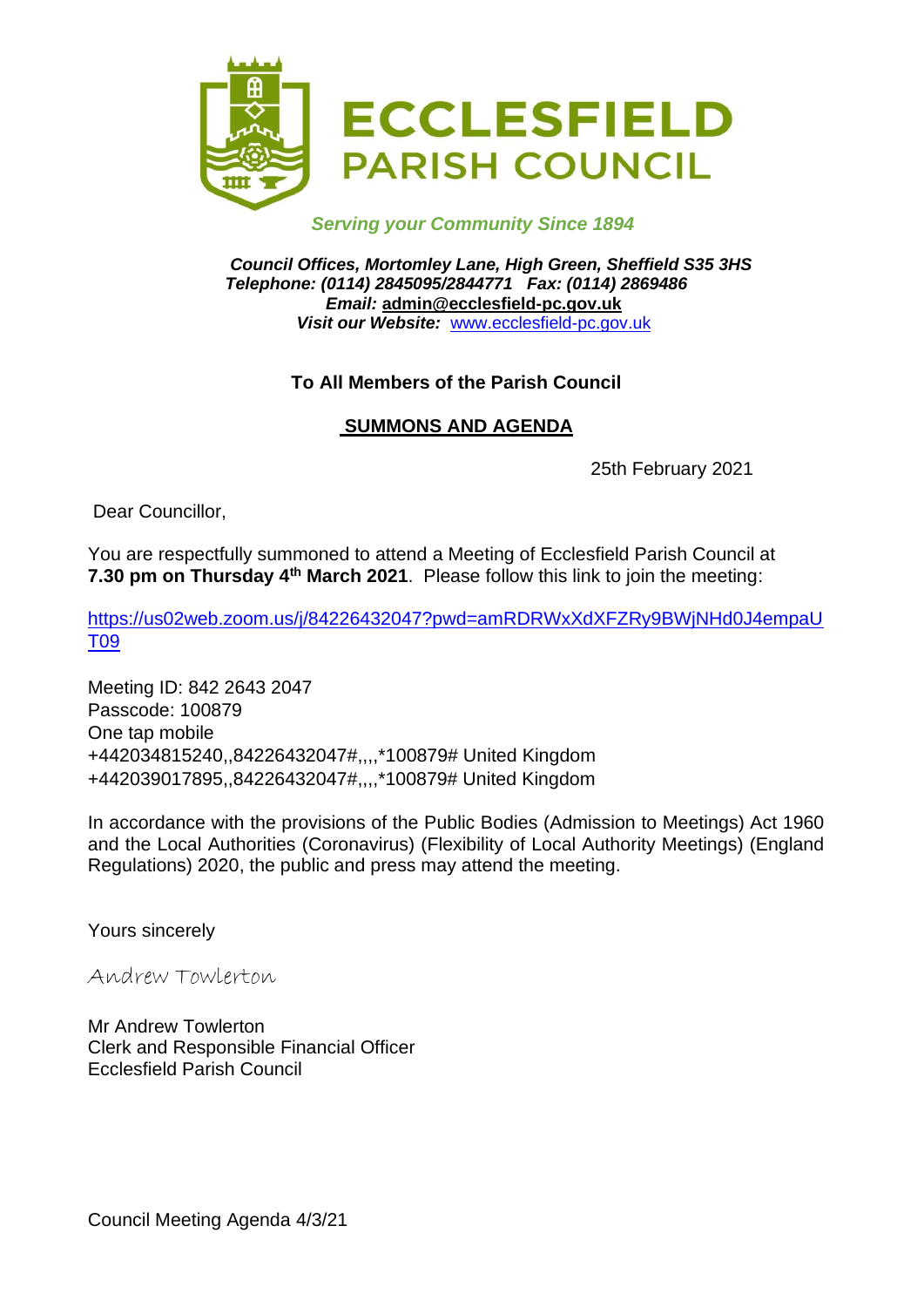# **Chairman's Announcement**

Prior to the commencement of the meeting, the Chairman will outline the procedure for this remote meeting to ensure that the meeting is effective and lawful including:

- Councillors must observe the Council's Code of Conduct during the meeting.
- Voting procedure.
- Public session and exclusion of the press and public procedures.
- Anyone wishing to record is asked to let the Chairman of the meeting know prior to the start of the meeting. The meeting is being recorded by the Council for the purposes of aiding the taking of minutes.
- All Councillors present are required to state their name prior to the commencement of the meeting.

# **AGENDA**

# **2020/140 (FC). Apologies and Reasons for Absence**

To note apologies and approve reasons for absence.

#### **2020/141 (FC). Declarations of Interest**

To consider any requests for dispensation.

To note any declarations of interests not already declared under the Council's Code of Conduct or Members Register of Disclosable Pecuniary Interests.

#### **2020/142 (FC). Exclusion of Press and Public**

To consider the exclusion of the Press and Public in accordance with Public Bodies Admission to Meetings Act) 1960 Section 1 (2) (as amended) due to the confidential nature of the business to be transacted.

#### **2020/143 (FC). Public Participation Session**

To receive questions from members of the public under the direction of the Chairman and in accordance with the Council's Standing Orders (Standing Order 3 states that the public participation session will be for no more than 15 minutes and a member of the public shall not speak for more than 3 minutes).

Members of the public should please note that the Council reserves the right to respond in writing if any matter requires further research or consideration and that reports should be submitted in writing before the meeting so they can be dealt with under correspondence.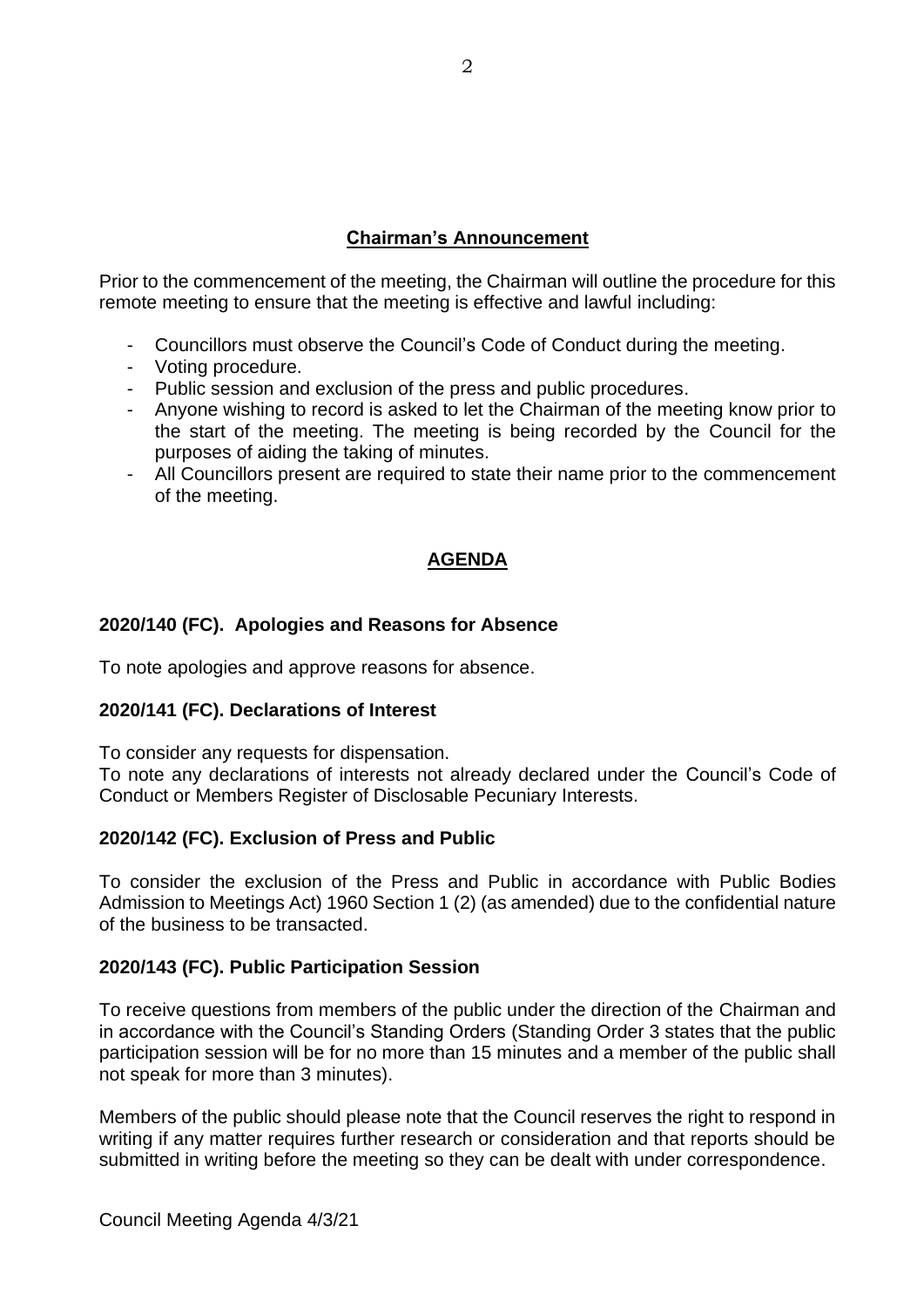### **2020/144 (FC). Council Minutes**

To approve the Minutes of the Full Council meeting held on 4 February 2021 (attached as item 144a).

NB – All Councillors are requested to inform the Clerk of any amendments that they wish to be noted prior to the meeting commencing.

### **2020/145 (FC). Environmental Planning Committee Minutes**

To approve the Minutes of the Environmental Planning Committee meetings held on 4 February and 18 February 2021 (attached as items 145a and 145b).

NB – All Councillors are requested to inform the Clerk of any amendments that they wish to be noted prior to the meeting commencing.

### **2020/146 (FC). Finance and Premises Minutes**

To approve the Minutes and approve any recommendations requiring Council approval of the Finance and Premises Committee meeting held on 23 February 2021 (attached as agenda items 146a, 146b, 146c, 146d and 146e).Councillors attention is particularly drawn to the following items:

- 2020/107 (F&P) Update on the Accounts of the Council.
- 2020/108 (F&P) Payments for Approval.
- 2020/109 (F&P) Grant Application, including
	- 1. It is recommended to Council that High Green in Bloom be granted an award of £2,500.00 towards replacement tools and equipment.
	- 2. It is recommended to Council that High Green Women's Institute be granted an award of £356.67 in support of environmental activities in support of the 'Show the Love' event.
	- 3. It is recommended to Council that Friends of Ecclesfield Park be awarded £2,837.00 towards more bins and benched in Ecclesfield Park.
- 2020/110 (F&P) Litter bin/dog poo bins, including a recommendation to Council that it purchases up to 10 litter bin/dog poo bins, which would then be installed and managed by Sheffield City Council), at an approximate cost of £4000.
- 2020/111 (F&P) Policies for Approval, which recommends that the Council adopts:
	- 1. Disposal Policy
	- 2. Document Retention Policy.
- 2020/114 (F&P) I.T. update which including recommendations to Council that it purchases 4 laptops for Council staff and up to 4 for Councillors.

NB – All Councillors are requested to inform the Clerk of any amendments that they wish to be noted to the minutes prior to the meeting commencing.

# **2020/147 (FC). Payments for Approval**

Council Meeting Agenda 4/3/21